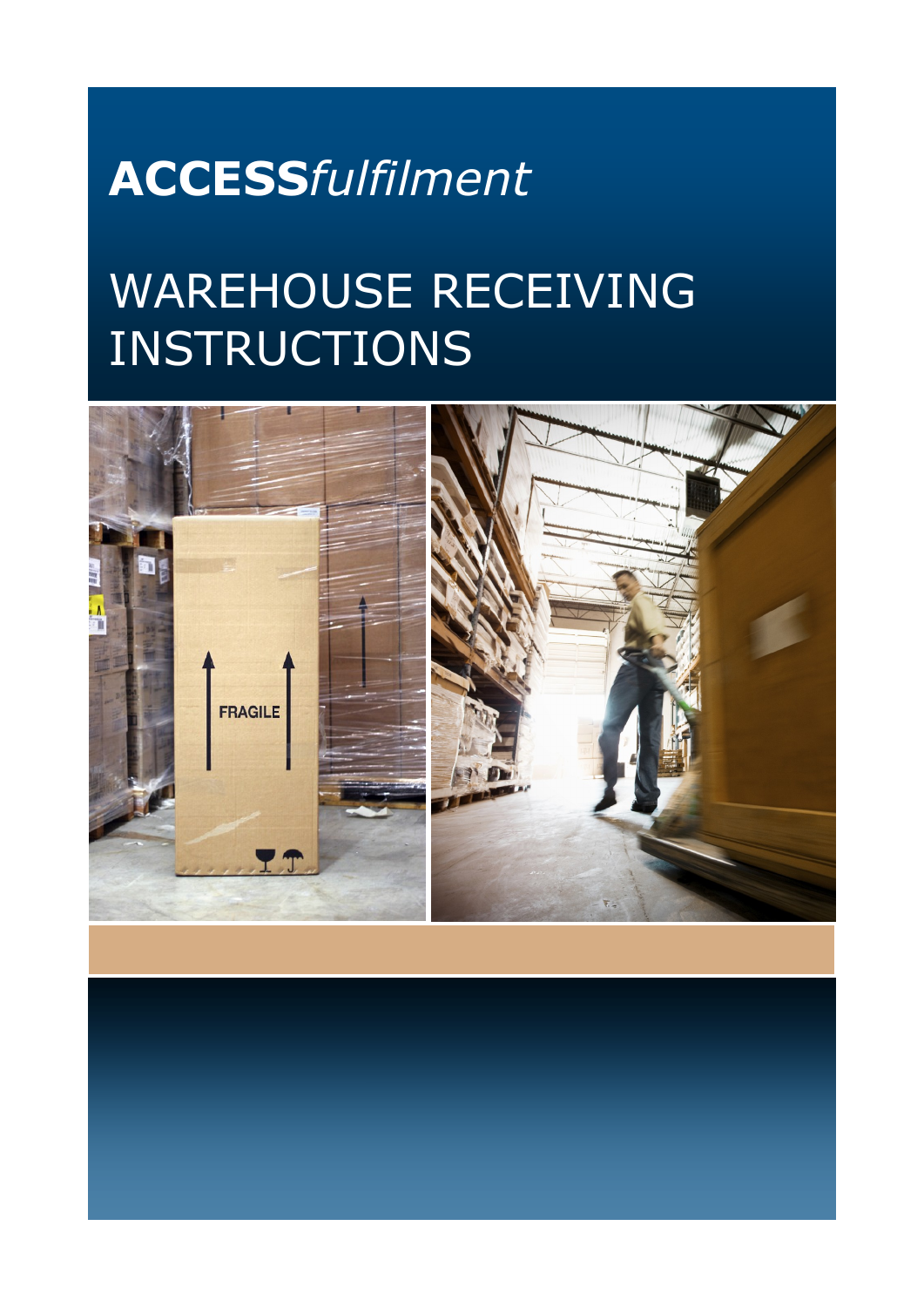Packaging and labelling of stock to these guidelines will ensure prompt and accurate processing of deliveries into our warehouse and through our systems. These guidelines will avoid errors in stock identity and handling. They will also protect the health and safety of staff, as well as ensure the integrity and condition of the stock.

### **Failure to meet these guidelines may result in additional storage and handling charges being applied.**

### **Summary**

- notify us of expected deliveries telephone on  $+44$  (0) 1797 364296
- email [goodsin@accessfulfilment.com](mailto:goodsin@accessfulfilment.com) with documentation to enable us to check against what we are receiving
- let us know if you want us to quality inspect or test your goods
- deliver the goods in on 'A grade', clean 1000mm x 1200mm, 4-way entry pallets, stacked up to 1200mm high from the floor, shrink wrapped in clear or opaque shrink-wrap / stretchwrap
- when delivering mixed pallets, we will need to split and locate in separate locations, carton receiving charges instead of pallet receiving charges will then apply.
- ensure the pallets are clearly labelled with the contents, including pallet numbers that marry up with the packing list

We want to make the process as accurate and cost free as possible. When there is missing documentation, damaged pallets, over height deliveries, additional work will be required to make the consignment safe and / or put goods away. The charge for the additional work is then forwarded to yourselves.

If you adopt these receiving instructions as your instructions to your supplier then you should be able to forward any additional costs to them to. Our interest is to strip out cost and delay from all processes and our standard charges reflect being able to receive goods in an efficient manner.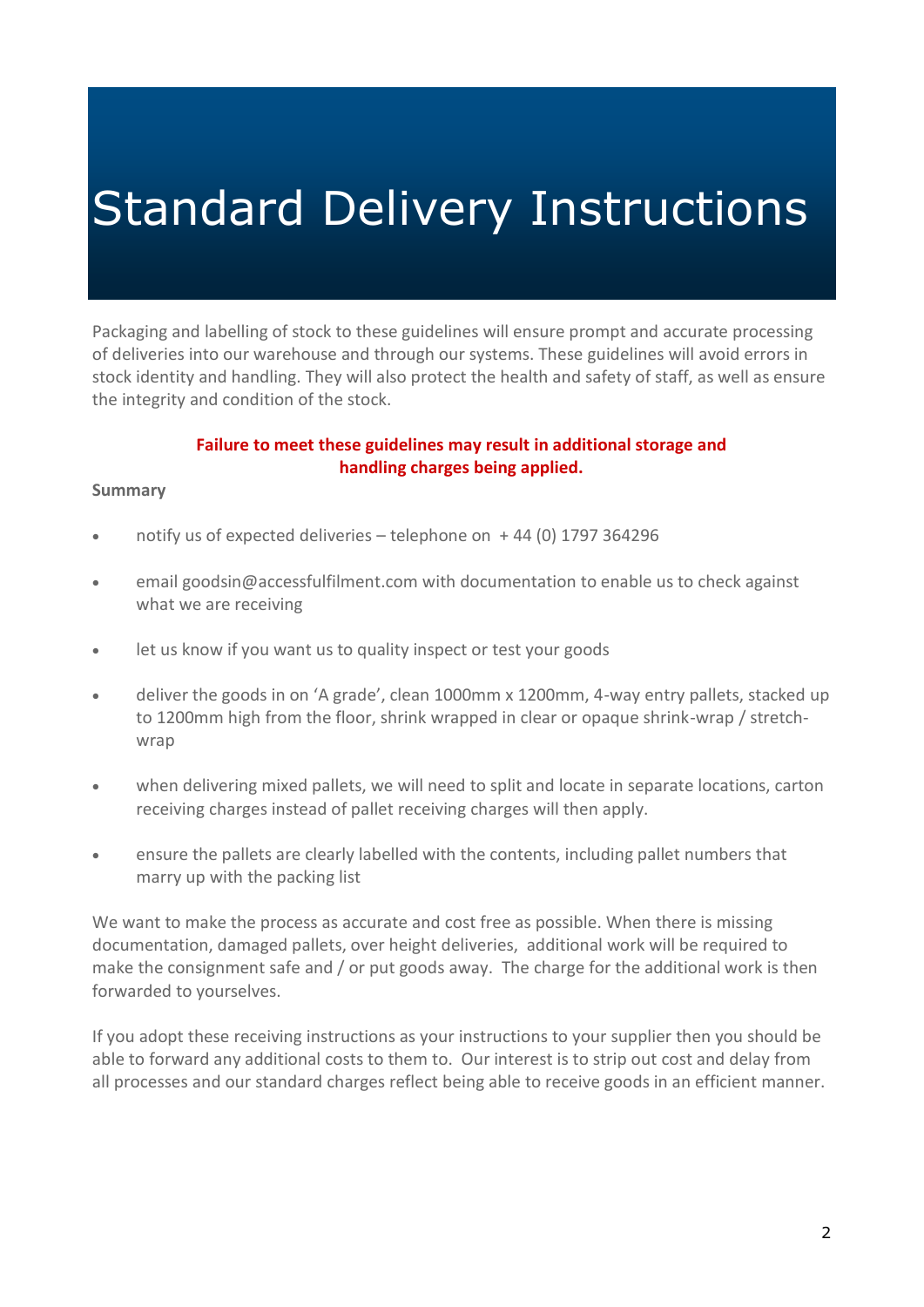### **Notify us of delivery by phone**

To ensure that we can unload in a timely manner, please phone our goods in line on 01797 364296 to agree a suitable time for delivery. Whilst we will not turn unexpected deliveries away, if we are currently unloading other vehicles then the delivery will have to wait for a free slot.

Your haulier may charge you for waiting time.

Standard receiving hours are between the hours of 08.00—13.00 and 14.00—16.00 Monday to Friday.

### **Make sure we have detailed delivery documentation**

You will also need to email over suitable documentation to allow us to check the goods accurately. Failure to supply documentation adds delay and cost to the booking in process.

Please email this to [goodsin@accessfulfilment.com](mailto:goodsin@accessfulfilment.com) 

### **Quick goods in inspection**

When receiving goods to our warehouse we do carry out a visual check of the outside of the cartons to see if there are any obvious problems. A count of the number of pallets or cartons is made and checked against the documentation; any discrepancies are notified.

Discrepancies, although quite rare, are usually discovered after the Haulier has left our premises.

If you want us to make the complete check with the Haulier present then you should make arrangements with the Haulier for them to remain whilst these checks take place.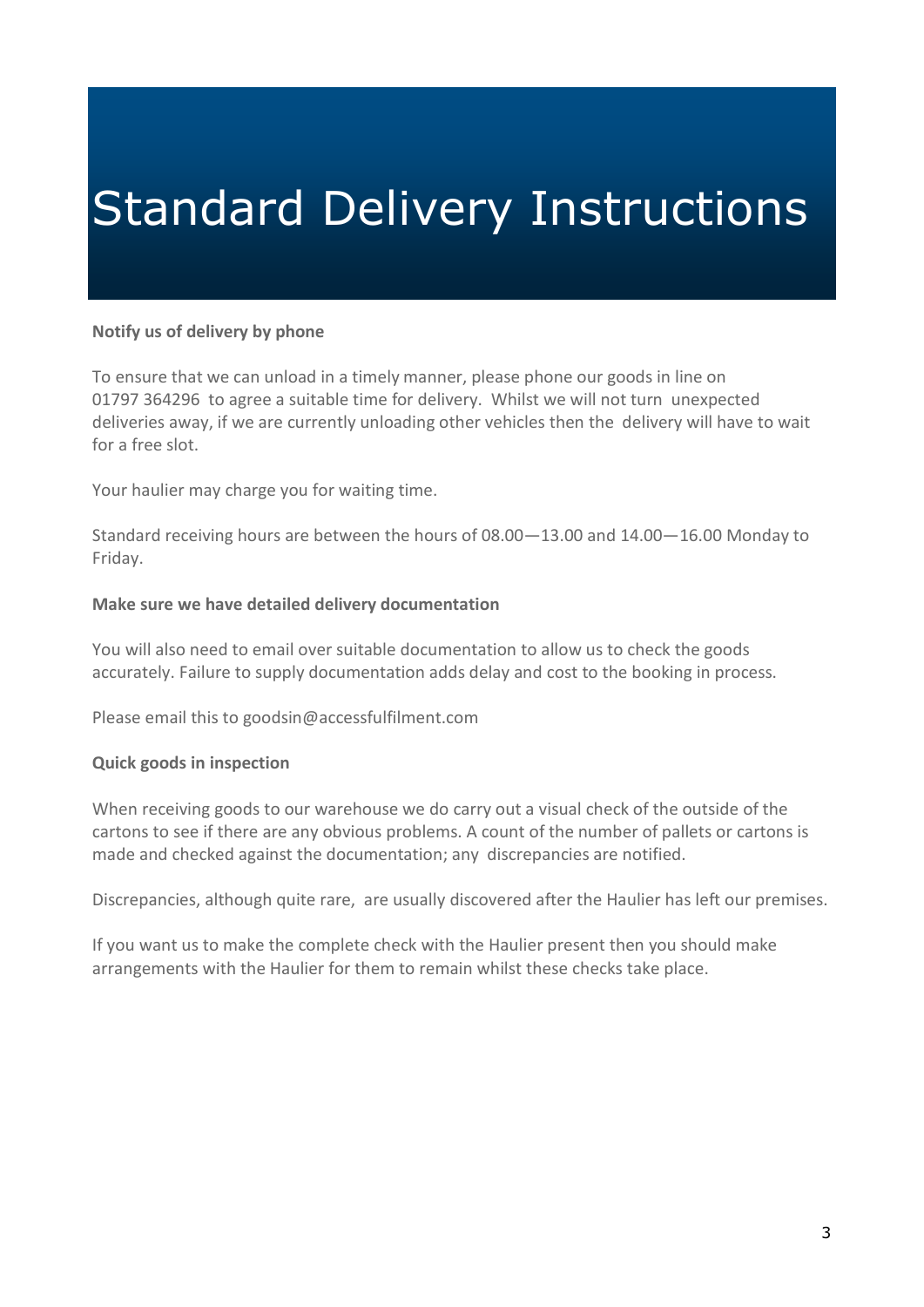### **Detailed testing and inspection**

If you require us to complete a more detailed inspection or testing then please arrange this by contacting [goodsin@accessfulfilment.com](mailto:goodsin@accessfulfilment.com) or by phone on 01797 364296.

### **Pallet Requirements**

Loose box / carton deliveries are acceptable. Deliveries of loose boxes / cartons will be transferred onto an Access Fulfilment supplied pallet at time of delivery.

Unless otherwise agreed with [goodsin@accessfulfilment.com,](mailto:goodsin@accessfulfilment.com) all products are to be delivered into us on a British Standard (BS 2629) 4-way entry pallet (1000mm x 1200mm), non reversible, full perimeter base. All pallets should be securely wrapped with clear or opaque shrink-wrap / stretch-wrap to create a secure, sealed outer. The maximum height of a pallet to enable secure storage racking is 1200mm from the floor.

To ensure that packs may be handled safely and without damage, the film used for shrink-wrapping should have a puncture resistance equivalent to the total pack weight. The shrink-wrap on a product should be sufficient to prevent any single cases becoming loose or separated.

If your goods are for subsequent delivery by pallet to retailers then we would recommend that the height from the floor be restricted to 1000mm, and the maximum pallet weight is restricted to 450 kg. All pallets must arrive with us in a good condition.

## **Any stock delivered on Euro, 3-leg, plastic, broken, or damaged pallets will need to be re-palletised at your expense.**

| Pallet Size:               | 1000 mm x 1200 mm Capacity: |                                      |                   | Up to 1000kg                   |
|----------------------------|-----------------------------|--------------------------------------|-------------------|--------------------------------|
| Type:                      | 4-way entry                 | Nails:                               |                   | Angular Ring Shank 3 per joint |
| Pallet Height:             | 162mm                       | Product Overhang:                    |                   | Nil                            |
| Top / Deck Boards:         |                             | 7 Boards                             | 1000 x 112 x 17mm |                                |
|                            |                             | 2 Boards                             | 1000 x 135 x 17mm |                                |
| Stringers:                 |                             | 3 Stringers 1200 x 100 x 25mm        |                   |                                |
| Blocks:                    |                             | 6 Block                              | 160 x 95 x 95mm   |                                |
|                            |                             | 3 Block                              | 100 x 95 x 95mm   |                                |
| Bottom Deck / Base Boards: |                             | 5 Boards 1000 x 100 x 25mm chamfered |                   |                                |